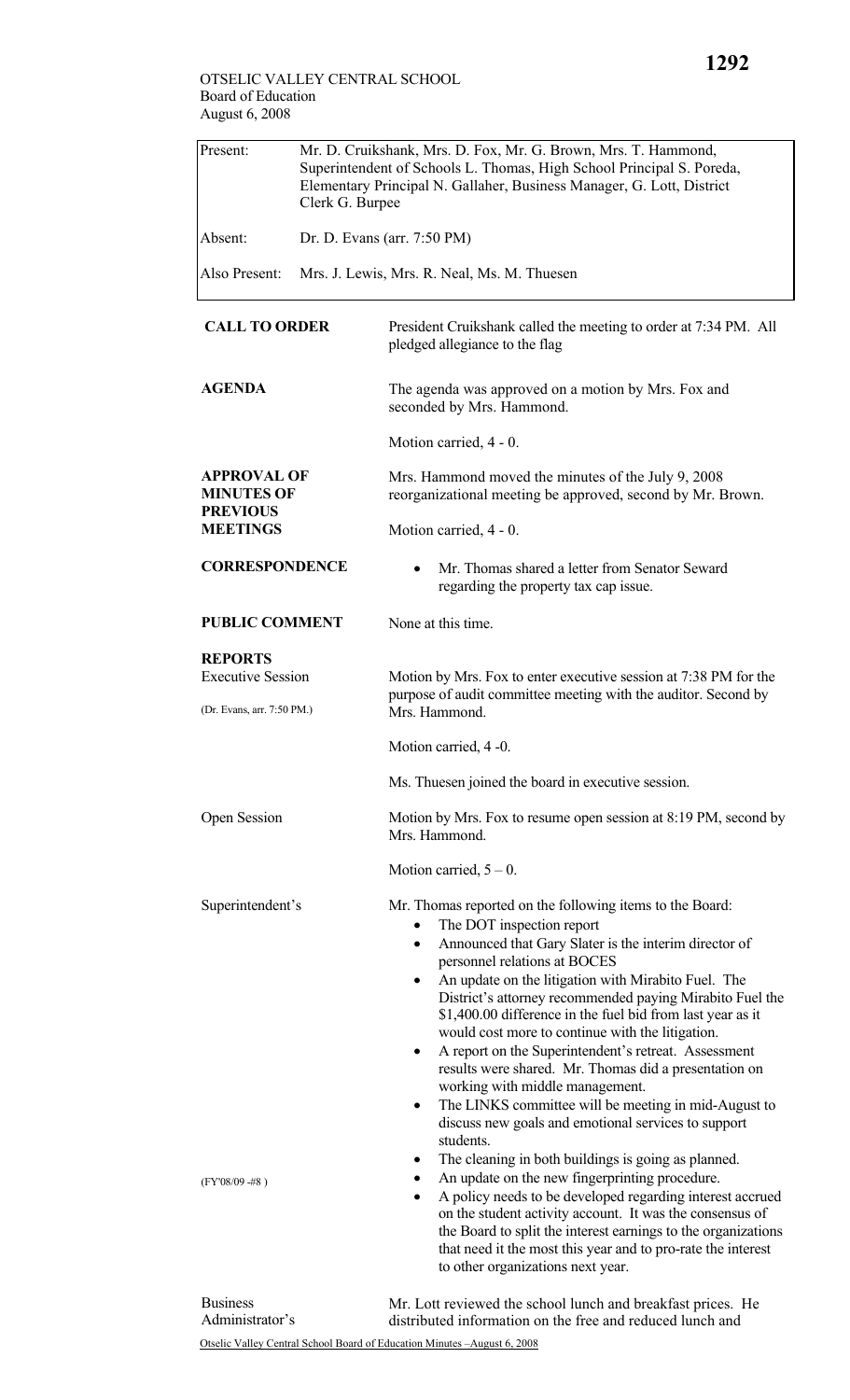|                                                                                                                                                                                               |                                                                                                                                                                                                                                                                                                                                                                                                                                                                                                                                       |                                                                                                                                                                                             | 1293                                                                                                                                                                     |
|-----------------------------------------------------------------------------------------------------------------------------------------------------------------------------------------------|---------------------------------------------------------------------------------------------------------------------------------------------------------------------------------------------------------------------------------------------------------------------------------------------------------------------------------------------------------------------------------------------------------------------------------------------------------------------------------------------------------------------------------------|---------------------------------------------------------------------------------------------------------------------------------------------------------------------------------------------|--------------------------------------------------------------------------------------------------------------------------------------------------------------------------|
| $(FY'08/09 - #9)$                                                                                                                                                                             | component BOCES districts' prices.                                                                                                                                                                                                                                                                                                                                                                                                                                                                                                    | breakfast revenues for 2007-2008. He also distributed a chart<br>comparing prices with other local schools as well as other                                                                 |                                                                                                                                                                          |
|                                                                                                                                                                                               |                                                                                                                                                                                                                                                                                                                                                                                                                                                                                                                                       | Motion by Mr. Brown, second by Dr. Evans, to increase lunch<br>prices by twenty cents and breakfast prices by fifteen cents and<br>the cost of the adult lunch to be raised to \$3.25.      |                                                                                                                                                                          |
|                                                                                                                                                                                               | Motion carried. $5 - 0$ .                                                                                                                                                                                                                                                                                                                                                                                                                                                                                                             |                                                                                                                                                                                             |                                                                                                                                                                          |
| Elementary Principal's                                                                                                                                                                        |                                                                                                                                                                                                                                                                                                                                                                                                                                                                                                                                       | Ms. Gallaher reported on the following to the Board:<br>Attendance at the summer school has been good.                                                                                      |                                                                                                                                                                          |
| High School Principal's                                                                                                                                                                       | ٠<br>middle October.<br>$8th$ .                                                                                                                                                                                                                                                                                                                                                                                                                                                                                                       | Mr. Poreda reported on the following the Board:<br>The Extended School Day academic study hall will<br>begin in the middle of October.<br>The Saturday detention program will also begin in | Student and teacher schedules will be mailed on August                                                                                                                   |
| Board Member's<br>$(FY'08/09 - #10)$                                                                                                                                                          | The following topics were discussed:<br>$\bullet$<br>$\bullet$<br>$\bullet$<br>٠<br>$\bullet$<br>the Board in recent years.                                                                                                                                                                                                                                                                                                                                                                                                           | The draft goals for the 2008-2009 school year were<br>discussed and focus points were added.<br>Mrs. Fox felt the Board retreat was very productive.<br>School Boards' representative.      | Mrs. Hammond volunteered to be the Chenango County<br>Mr. Brown volunteered to act as the Legislative Liaison.<br>Mr. Cruikshank thanked Mr. Brown for his leadership to |
| <b>Financial Reports</b><br>$(FY'08/09 - #11)$                                                                                                                                                | Dr. Evans moved to table the financial until the next meeting to<br>give ample time for review. Second by Mrs. Hammond.                                                                                                                                                                                                                                                                                                                                                                                                               |                                                                                                                                                                                             |                                                                                                                                                                          |
|                                                                                                                                                                                               | Motion carried, $5 - 0$ .                                                                                                                                                                                                                                                                                                                                                                                                                                                                                                             |                                                                                                                                                                                             |                                                                                                                                                                          |
| <b>OLD BUSINESS</b><br>Greenwood Corporation<br>Presentation                                                                                                                                  | Mr. Roy Herfort from the Greenwood Corporation addressed<br>the Board on the proposed building project. He reviewed<br>updated schedules and what the next steps should be. At<br>least three public meetings are required before the<br>referendum is voted upon. He also suggested possible<br>options for the elementary in the event the referendum is<br>approved. There is an educational component that can be<br>used in the classroom regarding the referendum.<br>Motion by Dr. Evans to establish November 18, 2008 as the |                                                                                                                                                                                             |                                                                                                                                                                          |
|                                                                                                                                                                                               |                                                                                                                                                                                                                                                                                                                                                                                                                                                                                                                                       | date of the referendum, second by Mrs. Fox.                                                                                                                                                 |                                                                                                                                                                          |
|                                                                                                                                                                                               | Motion carried, $5 - 0$ .                                                                                                                                                                                                                                                                                                                                                                                                                                                                                                             |                                                                                                                                                                                             |                                                                                                                                                                          |
|                                                                                                                                                                                               | Board members were asked to give Mr. Thomas a list of<br>community groups and committees in the District to be<br>contacted for a possible presentation about the referendum.<br>It was the consensus of the Board to offer voting in both<br>school buildings.                                                                                                                                                                                                                                                                       |                                                                                                                                                                                             |                                                                                                                                                                          |
| <b>NEW BUSINESS</b><br>Personnel<br>Motion by Mrs. Fox upon the recommendation of the<br>Recommendations<br>Superintendent of Schools, to approve the following personnel<br>recommendations: |                                                                                                                                                                                                                                                                                                                                                                                                                                                                                                                                       |                                                                                                                                                                                             |                                                                                                                                                                          |
|                                                                                                                                                                                               | Natalie Beckwith<br>Justin Barlow                                                                                                                                                                                                                                                                                                                                                                                                                                                                                                     | Unpaid leave of<br>absence<br>Three year                                                                                                                                                    | For the 2008-<br>2009 school year<br>Effective                                                                                                                           |

Otselic Valley Central School Board of Education Minutes –August 6, 2008 probationary September 2,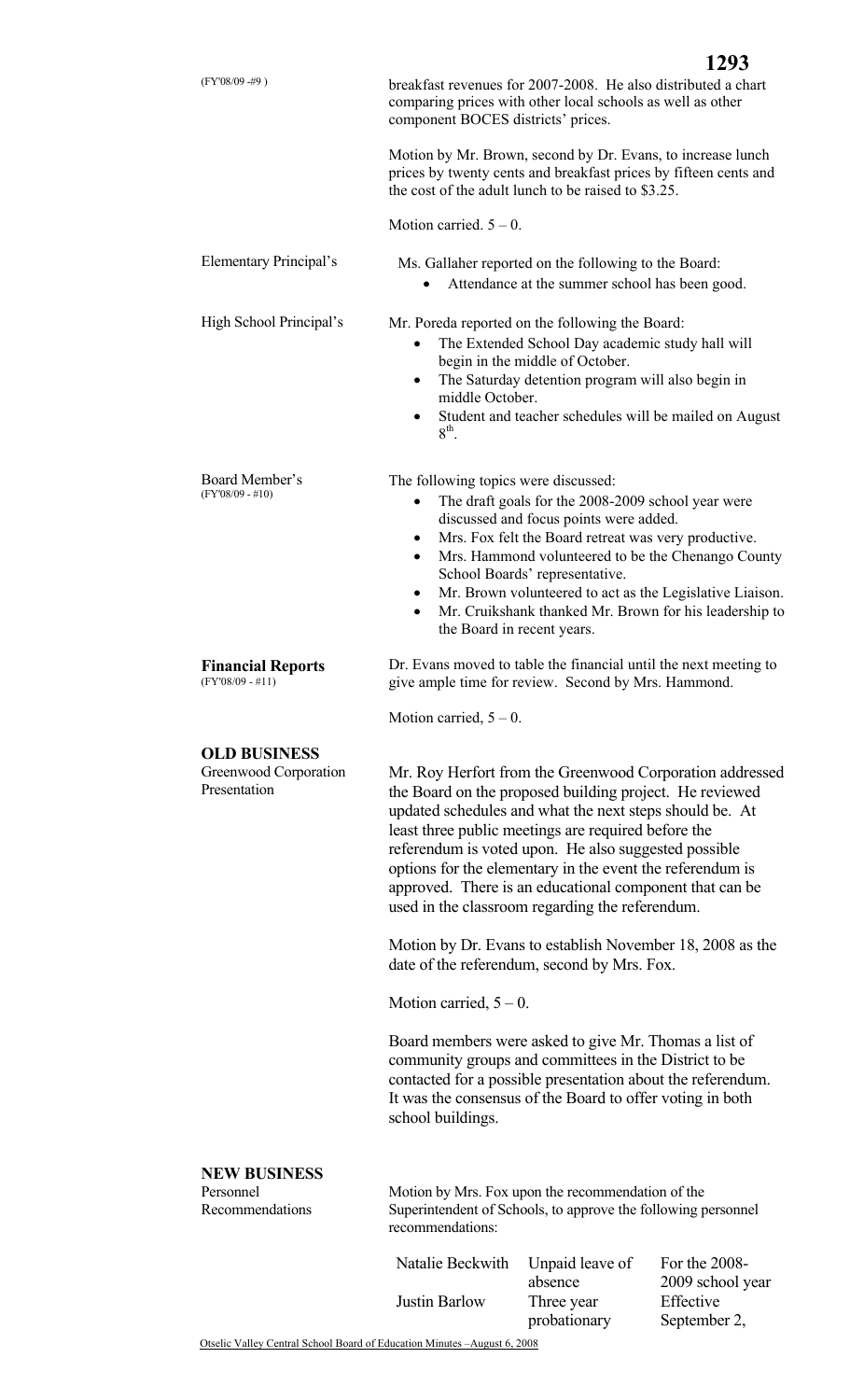|                                                                         |                                                                                                                                                                                                                                     |                                                                                                                                                          | 1494                                                                  |  |
|-------------------------------------------------------------------------|-------------------------------------------------------------------------------------------------------------------------------------------------------------------------------------------------------------------------------------|----------------------------------------------------------------------------------------------------------------------------------------------------------|-----------------------------------------------------------------------|--|
|                                                                         |                                                                                                                                                                                                                                     | appointment<br>pending<br>clearance from<br>the State                                                                                                    | 2008 through<br>September 1,<br>2011                                  |  |
|                                                                         |                                                                                                                                                                                                                                     | Education<br>Department as a<br>physical                                                                                                                 |                                                                       |  |
|                                                                         |                                                                                                                                                                                                                                     | education teacher<br>at a salary of<br>\$34,890.00 (Step)                                                                                                |                                                                       |  |
|                                                                         | Colleen English                                                                                                                                                                                                                     | 4B)<br>Appointment as a<br>school nurse for<br>summer school at                                                                                          | <b>Effective August</b><br>$4,2008$ through<br><b>August 15, 2008</b> |  |
|                                                                         |                                                                                                                                                                                                                                     | a stipend of<br>\$32.50 per day                                                                                                                          |                                                                       |  |
|                                                                         | Patricia Rounds                                                                                                                                                                                                                     | Appointment as a<br>licensed teaching<br>assistant to fill a<br>leave of absence<br>at a salary of<br>\$18,592.50 (Step)<br>4)                           | Effective<br>September 2,<br>2008 through<br>June 30, 2009.           |  |
|                                                                         | Mary Helen<br><b>Blake</b>                                                                                                                                                                                                          | Appointment as a<br>mentor for the<br>2008-2009<br>school year                                                                                           | At a stipend per<br>the OVTA<br>contract                              |  |
|                                                                         | Colleen Hanville                                                                                                                                                                                                                    | Appointment as<br>the Spanish Club<br>advisor for the<br>2008-2009 school<br>year.                                                                       | At a stipend per<br>the OVTA<br>contract                              |  |
|                                                                         | Sarah Yafchak                                                                                                                                                                                                                       | Appointment as a<br>mentor for the<br>2008-2009 school<br>year.                                                                                          | At a stipend per<br>the OVTA<br>contract                              |  |
|                                                                         | Second by Mr. Brown.                                                                                                                                                                                                                |                                                                                                                                                          |                                                                       |  |
|                                                                         | Motion carried, $5 - 0$ .                                                                                                                                                                                                           |                                                                                                                                                          |                                                                       |  |
| Non Resident<br><b>Attendance Request</b>                               | Motion by Mrs. Fox, upon the recommendation of the<br>Superintendent of Schools, to approve the non-resident<br>attendance request made by JoLynn Guyer for Austin<br>Parker for the 2008-2009 school year. Second by Mr.<br>Brown. |                                                                                                                                                          |                                                                       |  |
|                                                                         | Motion carried. $5 - 0$ .                                                                                                                                                                                                           |                                                                                                                                                          |                                                                       |  |
| $2008 - 2009$ Non<br>Instructional<br>Substitute List                   | Motion by Dr. Evans, upon the recommendation of the<br>Superintendent of Schools, to approve the $2008 - 2009$ non<br>instructional substitute list. Second by Mr. Cruikshank.                                                      |                                                                                                                                                          |                                                                       |  |
| $(FY'08/09 - #12)$                                                      | Motion carried, 5 - 0.                                                                                                                                                                                                              |                                                                                                                                                          |                                                                       |  |
| $2008 - 2009$<br>Instructional<br>Substitute List<br>$(FY'08/09 - #12)$ | Motion by Dr. Evans, upon the recommendation of the<br>Superintendent of Schools, to approve the $2008 - 2009$<br>instructional substitute list. Second by Mr. Brown.                                                               |                                                                                                                                                          |                                                                       |  |
|                                                                         | Motion carried, 5 - 0.                                                                                                                                                                                                              |                                                                                                                                                          |                                                                       |  |
| $2008 - 2009$<br><b>Transportation Routes</b><br>$(FY'08/09 - #13)$     |                                                                                                                                                                                                                                     | Motion by Mr. Brown, upon the recommendation of the<br>Superintendent of Schools, to approve the 2008-2009<br>transportation routes. Second by Mrs. Fox. |                                                                       |  |

Otselic Valley Central School Board of Education Minutes –August 6, 2008

## **1294**